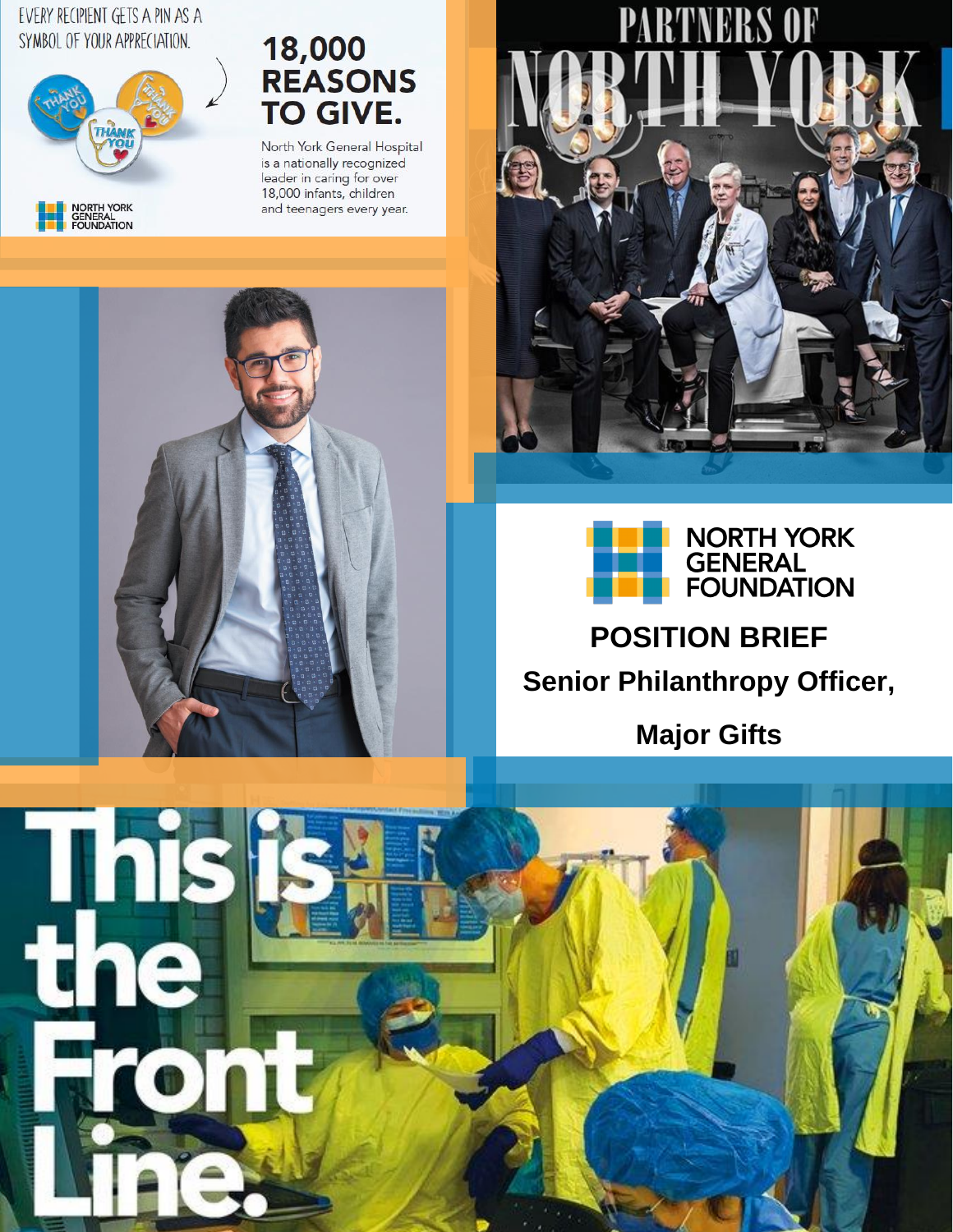

## **TABLE OF CONTENTS**

### **FOR MORE INFORMATION**

KCI Search + Talent has been retained to conduct this search on behalf of North York General Foundation. For more information about this Foundation leadership opportunity, please contact Ellie Rusonik, Vice President by email at [NYGFSPO@kcitalent.com](mailto:NYGFSPO@kcitalent.com)

All inquiries and applications will be held in strict confidence. Interested candidates should send resumes and letters of interest to the email address listed above by **July 11, 2022**. *Please note that we will be reviewing applications as they are received; early submission is encouraged.*

The target hiring range for this position is \$80,000 to \$109,000

*At North York General Foundation, we are committed to fostering an inclusive and accessible environment. We are dedicated to building a workforce that reflects the diversity of the community in which we live, including those with disabilities. North York General Foundation is committed to providing accommodations in all parts of the hiring process. If you require accommodation, we will work with you to meet your needs.* 



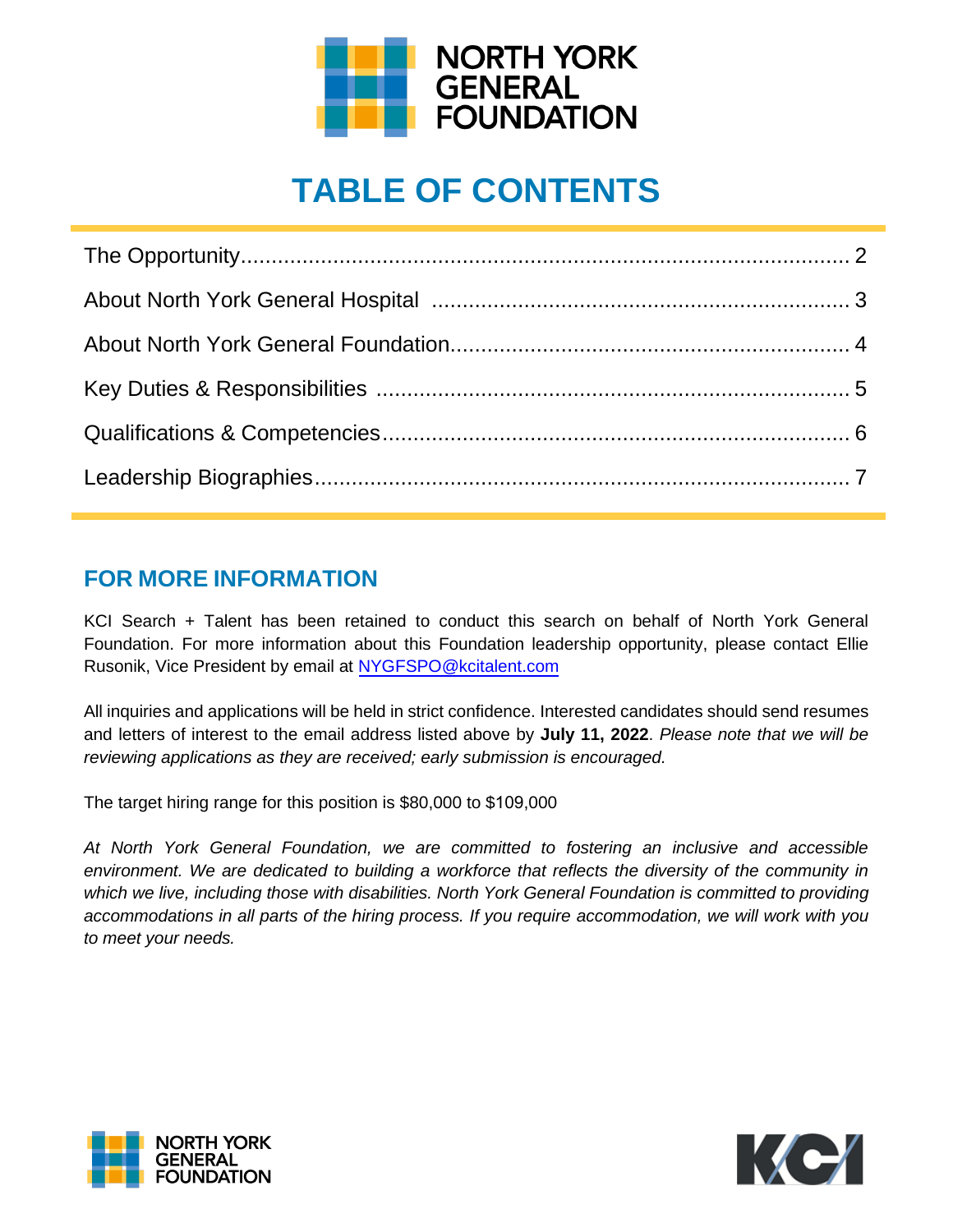

## **Senior Philanthropy Officer, Major Gifts North York General Foundation**

### **THE OPPORTUNITY**

North York General Foundation (NYGF) is seeking a highly motivated and skilled **Senior Philanthropy Officer, Major Gifts** to help drive annual revenue by securing gifts in the \$100K+ range. In this new role, the SPO will cultivate a portfolio of active prospects and donors to maximize individual and corporate donor support; formulate strategies for soliciting six and seven-figure gifts in collaboration with volunteer leaders and senior management; and grow the pipeline leveraging the high potential prospect pool of loyal donors and patients, with the support of the research team.

The Senior Philanthropy Officer will be a collaborative and driven fundraising professional who will expertly manage their major gift donor and prospect pipeline through the donor cycle in a way that strategically builds relationships and increases revenue.

The philanthropy team has an exceptional new leader, this role reports to the new Chief Development Officer Elain Evans. Elain's experience in large campaigns, strategic planning, volunteer management, and leveraging predictive analytics will be essential for the Foundation's growth. Importantly, Elain has a reputation for being an empowering leader who fosters a collaborative team culture.

This is an exciting time to join NYGF and work with our high-performing team, committed to supporting the exceptional care our hospital provides to our diverse communities across the GTA. North York General Hospital is one of Newsweek's top 5 hospitals in Canada and among the top 100 globally.

Constantly redefining what it means to be a 'community hospital', our partner, North York General is a multi-site acute, ambulatory, and long-term care network for our diverse community, an incubator for applied research, a springboard for innovation in the health care landscape, and a destination for philanthropy. Supported by an outstanding board of governors, North York General Foundation is strategically expanding our team in philanthropy, events, business intelligence, and donor analytics in pursuit of new ways to reach our community, demonstrate impact, and raise funds for an incredible Hospital.

Over the next year, we are committed to raising funds for the new Seniors' Health Centre, a redeveloped Post Partum Unit, applied research, and a multitude of other program and equipment needs across the organization. At the same time, we are planning for a Campaign, which will support the largest expansion in our hospital's history.

With a passion for healthcare philanthropy, the Senior Philanthropy Officer will be able to work independently and efficiently when working from a home office or in a traditional office environment.



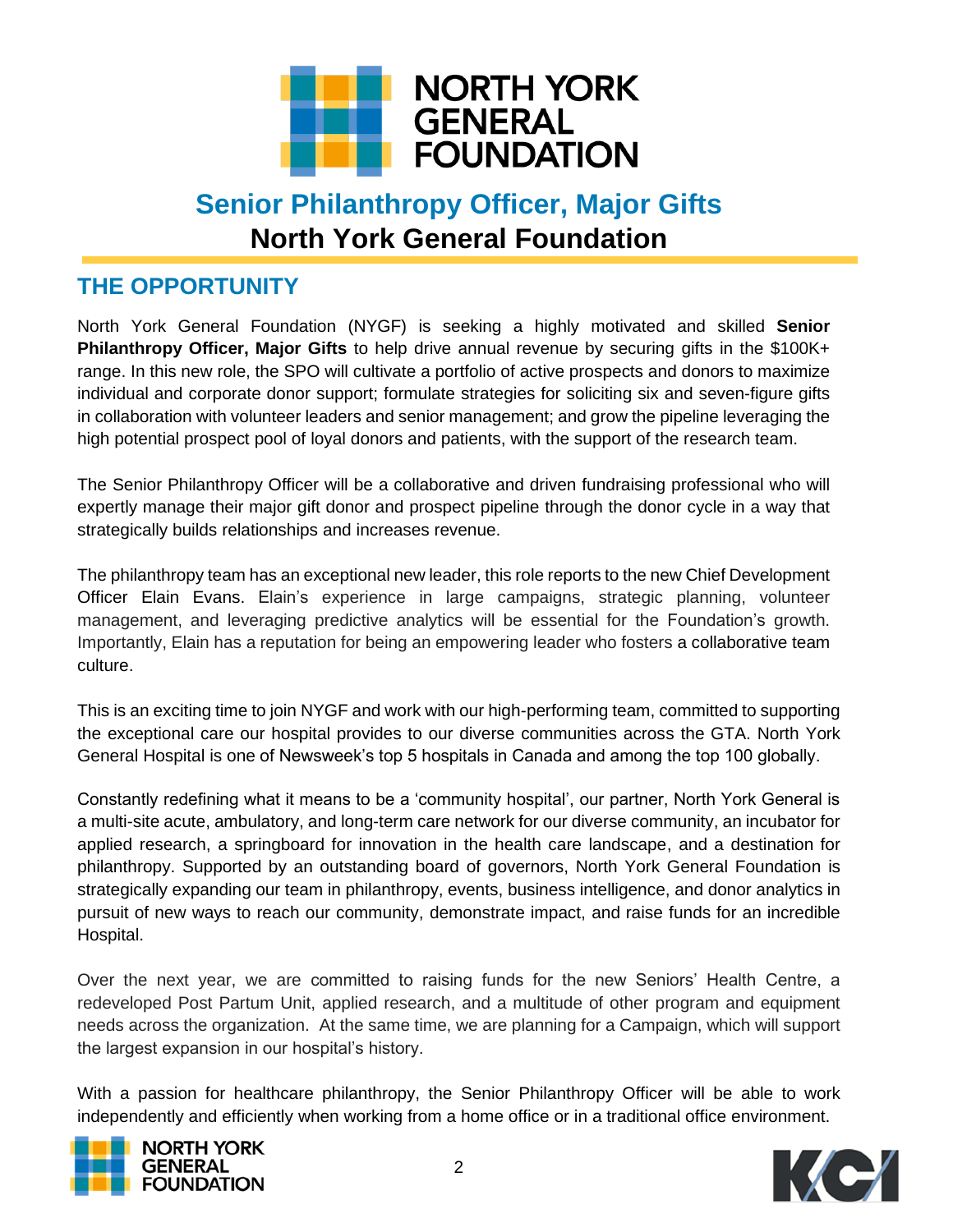## **ABOUT NORTH YORK GENERAL HOSPITAL**

North York General Hospital (NYGH), affiliated with the University of Toronto, is one of Canada's leading community academic hospitals. We offer our culturally diverse community a wide range of acute care, ambulatory, and long-term care services across multiple sites. Through partnerships, collaboration, and academic endeavours, we seek to set new standards for patient- and family-centred care. Working together with our patients and their families, we are making a world of difference.

We provide an exceptional care experience for our patients and their families and have proudly served our diverse communities in North Toronto, and beyond, since 1968.

The hospital partners with 36 different academic institutions, including the University of Toronto, to prepare future physicians, nurses, and other health care professionals to work in interprofessional teams, providing essential care in a community hospital setting. NYGH programs are the training site for four core clerkship programs, and we provide a site for core rotations to 22 different University of Toronto Residency Programs. Over 300 North York General physicians have faculty appointments at the University of Toronto. Each year, 1,200 nursing students come here to learn and develop their clinical skills.

Our staff, physicians, and volunteers have a history of transforming health care to better serve our patients. We are leaders who adopt the most innovative health information technology, strategists who carefully chart patient flow and find ways to reduce wait times, and visionaries who dream of and work towards the ideal patient experience. From boardroom to bedside, we go above and beyond to offer the best and safest care. We put our patients first in everything we do.



North York General continues to be a world-class hospital. It's no coincidence that for the third year in a row, *Newsweek* has recognized our high standard of care by naming us as the #1 community academic hospital in Canada, among the top 5 of all hospitals across the country, and one of the top 100 worldwide.

#### **Our Values**

Our team provides care with respect, integrity, excellence, and compassion.

**Respect**: We embrace the strength in our diversity and treat everyone with respect and dignity.

**Integrity**: Every day, we act in a professional and ethical manner.

**Excellence**: We strive to achieve better outcomes in everything we do, collaborating with patients, families, and partners.

**Compassion**: We provide an exceptional care experience to our patients and their families with empathy, sensitivity, and understanding.



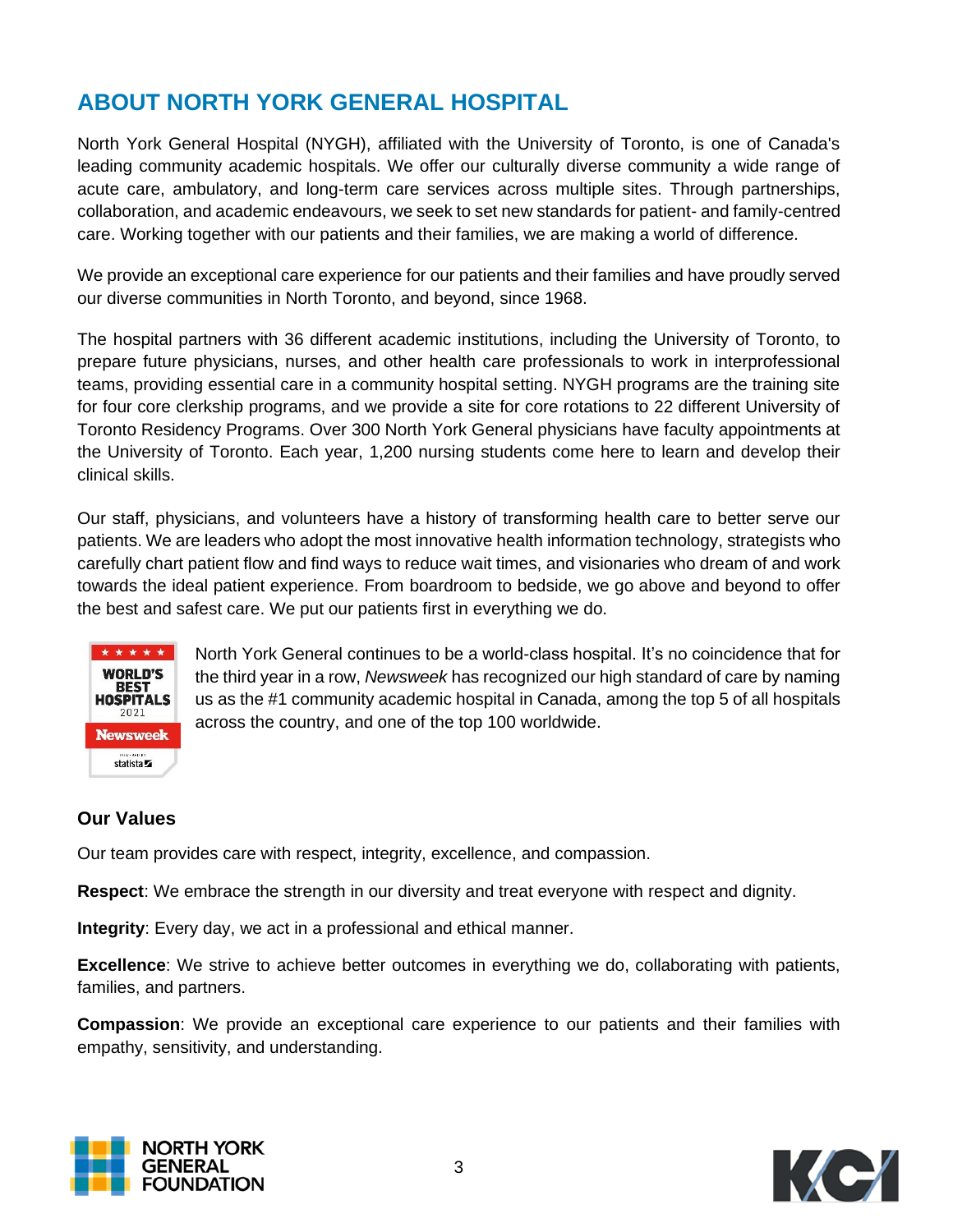#### **Areas of Care**

North York General Hospital provides a wide range of acute care, ambulatory, and long-term care services at multiple sites. Our goal is to provide an exceptional care experience for our patients and their families. Everyone's role at our hospital contributes to our shared purpose of providing patientand family-centred care.

- [Cancer Care](https://www.nygh.on.ca/areas-care/cancer-care)
- [Family Medicine](https://www.nygh.on.ca/areas-care/family-and-community-medicine)
- [Laboratory Medicine](https://www.nygh.on.ca/areas-care/laboratory-medicine)
- [Medical Imaging](https://www.nygh.on.ca/areas-care/medical-imaging)
- [Mental Health](https://www.nygh.on.ca/areas-care/mental-health)
- [Surgery](https://www.nygh.on.ca/areas-care/surgery)
- [Emergency Care](https://www.nygh.on.ca/areas-care/emergency-care)
- [Genetics](https://www.nygh.on.ca/areas-care/genetics)
- [Maternal, Newborn and Paediatric Care](https://www.nygh.on.ca/areas-care/maternal-newborn-and-paediatric-care)
- [Medicine and Elder Care](https://www.nygh.on.ca/areas-care/medicine-and-elder-care)
- [Palliative Care](https://www.nygh.on.ca/areas-care/freeman-centre-advancement-palliative-care)

## **ABOUT NORTH YORK GENERAL FOUNDATION**

Our mission is to raise and steward funds that enable North York General to deliver exceptional health care to our diverse communities.

Exceptional care requires exceptional support. At North York General Foundation, we know this to be true, which is why we are grateful to every one of our supporters who understand the central role that North York General plays in caring for our community.

The Foundation supports our hospital's most urgent needs, including equipment replacement and upgrades, capital projects, and funding for our applied research institute and educational awards. We look beyond the needs of the day-to-day and seek to invest in programs and infrastructure that will transform how our hospital delivers care and how this improved care can be replicated and scaled across Canada.

Thanks to the support of our generous community, the hospital has achieved substantial capital growth across the hospital sites, including:

- New outpatient clinics have opened to better meet the needs of our diverse and growing community, including Phillips House and Maddie's Healing Garden for child and adolescent mental health, which is home to one of the largest hospital-based eating disorder programs in southern Ontario.
- Specialty Care Clinic that houses our Total Joint Assessment Centre, Hand Therapy Clinic and Minor Procedures Clinic.
- The Karen, Heather & Lynn Steinberg Breast Centre. The breast cancer care program once again received full accreditation from the National Accreditation Program for Breast Centers (NAPBC), administered by the American College of Surgeons. After the initial accreditation in 2016, it remains the only accredited breast cancer program in Canada.



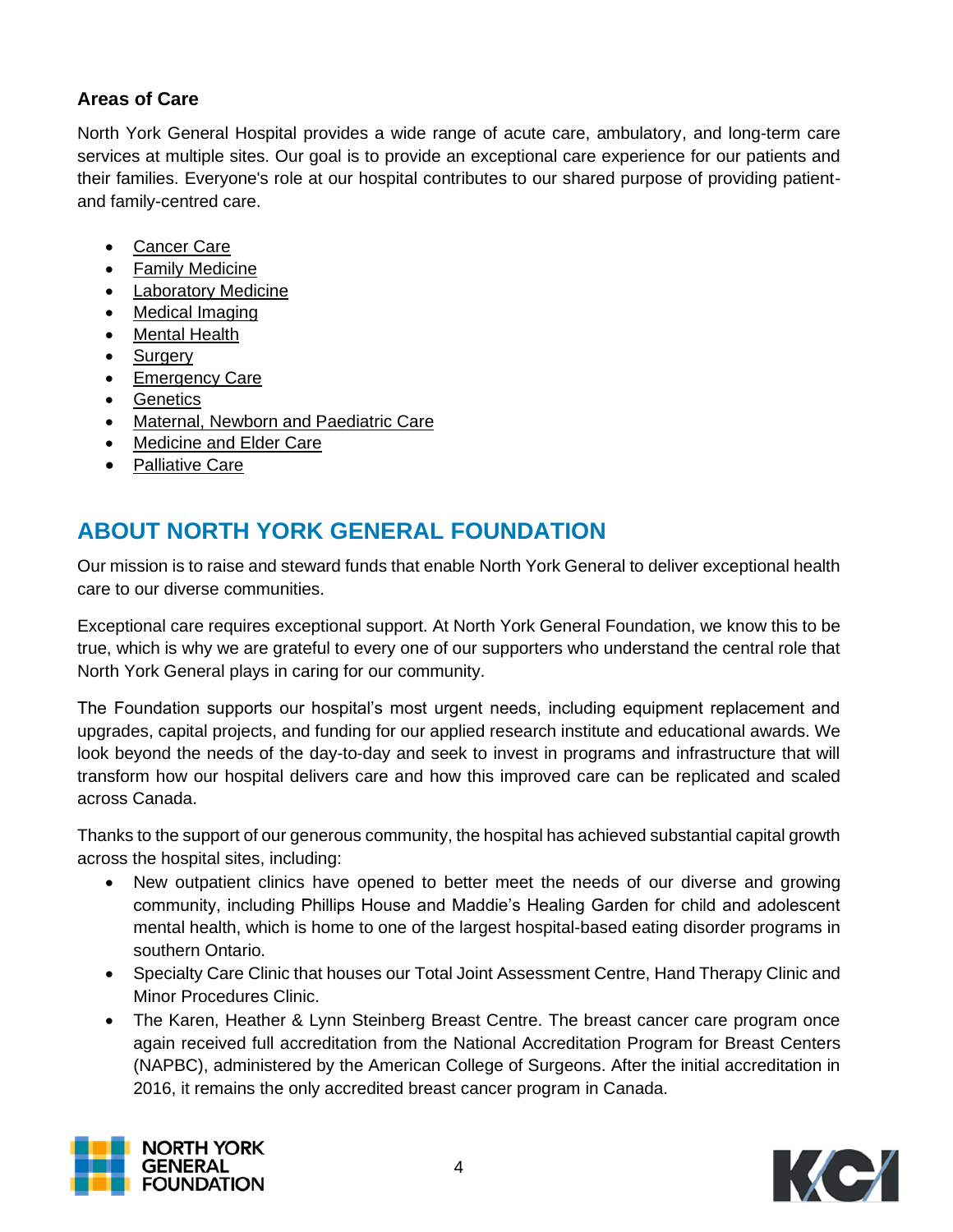- Last year, the new Baruch/Weisz Cancer Centre, which houses the Anne Tanenbaum Chemotherapy Clinic and BMO Oncology Assessment and Support Services opened. Patients in our community facing the uncertainty of a life-changing cancer diagnosis can now get the care they need, close to home and all in one location.
- In November 2020, the Steinberg Family Paediatric Centre officially opened. This is a hospital within a hospital designed specifically for children — newborns up to age 18. It is a place of comfort and healing for the children and grandchildren of this community.

For more information about North York General Hospital and its Foundation, please visit:

- [North York General Hospital](https://www.nygh.on.ca/)
- [North York General Foundation](https://nyghfoundation.ca/)
- [Foundation Board of Governors](https://nyghfoundation.ca/north-york-general-foundation-board-of-governors/)
- [Annual Reports and Financial Statements](https://nyghfoundation.ca/nygh-foundation-news-and-publications/)
- [Ways to Donate](https://nyghfoundation.ca/ways-to-donate/)

## **KEY DUTIES & RESPONSIBILITIES**

#### **Revenue Generation:**

- Contribute to the business planning process for corporate and individual giving.
- Build and manage a portfolio of 100-125 major gift prospects (\$100,000+ giving level) with specific annual revenue and pledge targets.
- Expand the donor pipeline adding individuals and corporate prospects in a methodical and strategic manner, supported by the prospect research team.
- Support Foundation special events through the solicitation of high-level sponsorships.
- Work collaboratively with the planned giving program to promote and solicit combined asks.
- Ensure data integrity of Raisers Edge by entering actions accurately and in a timely manner to support the measurement of key performance indicators.

#### **Collaboration, Relationship & Alliance Building**

- Build, develop, and maintain effective and mutually beneficial partnerships with key stakeholders within North York General Hospital and the Foundation to facilitate ongoing awareness and support to raise funds.
- Support key Foundation volunteers and NYGH senior staff and physicians to develop and build linkages between the Foundation's major gifts prospects and the hospital.
- Work with colleagues to plan and execute proposals and targeted communications for current and potential major gift donors.
- Support the donor experience and special events teams through open communication that ensures alignment with both new and established donor plans.
- Assist the Chief Development Officer on special projects that will enable the team to meet annual and strategic planning goals.
- Work as a team player promoting a positive and professional work environment by conducting the role with integrity and respect.
- Act as a community Ambassador positively representing the hospital and the Foundation.



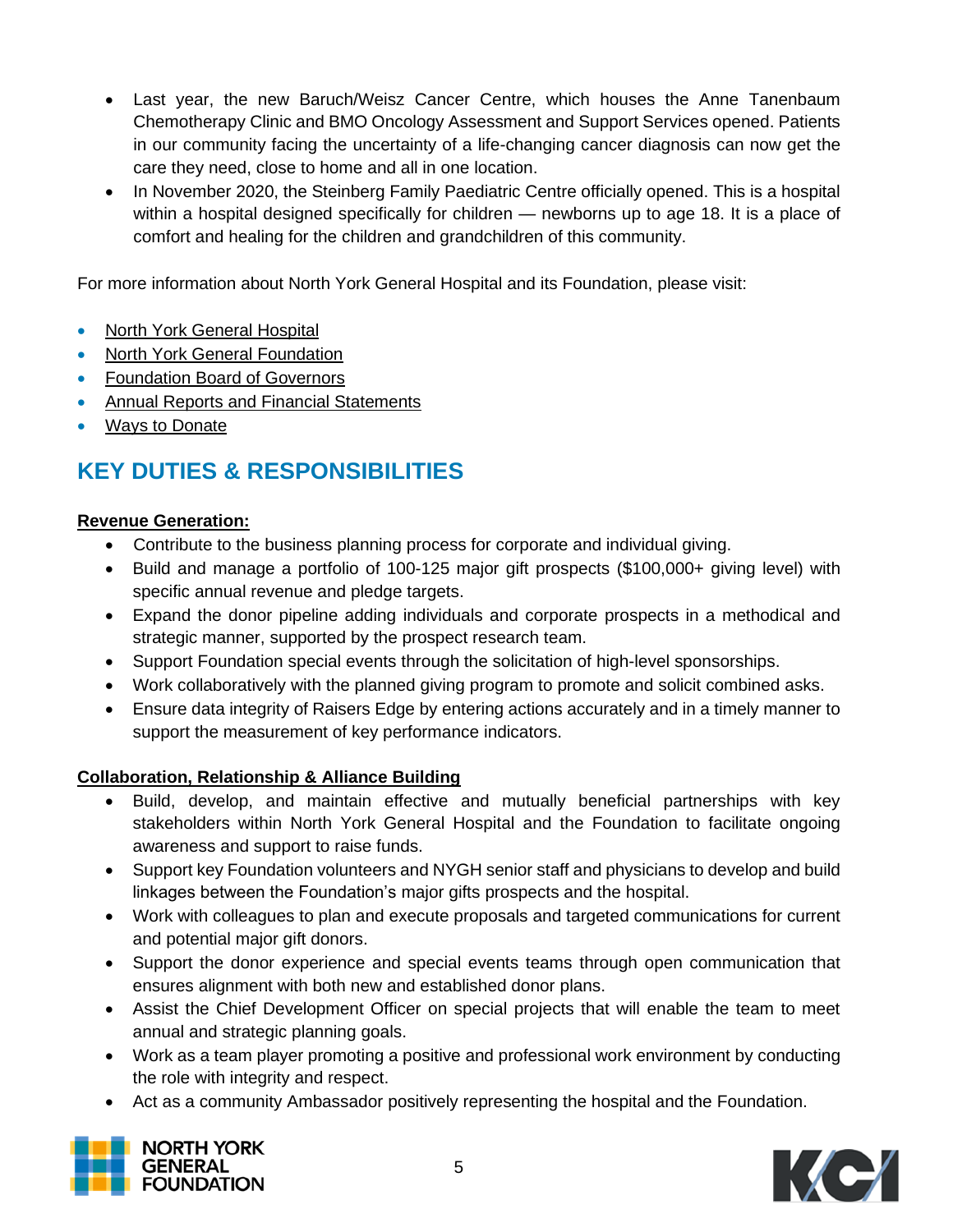## **QUALIFICATIONS & COMPETENCIES**

- Progressive fundraising experience, with a proven track record working in major gifts within a hospital, education, or other complex setting.
- Strong relationship building skills with experience working with diverse groups including donors, senior volunteers, committees, and Foundation and Hospital staff (or equivalent).
- Ability to demonstrate a bold, proactive fundraising approach with an aptitude for developing new revenue opportunities.
- A strong sense of urgency with proven rigor related to meeting targets, booking meetings; and closing gifts.
- An exceptional team player who can leverage cross functional relations to support enhanced revenue results.
- A forward-thinking approach to work that anticipates obstacles and plans for contingencies.
- An aptitude for implementing non-traditional fundraising methods across donor demographics to increase philanthropic opportunities.
- Excellent communications skills including superior verbal, written, and presentation skills.
- High level user with a well-developed understanding of database systems, ideally Raiser's Edge.
- Data-driven with the ability to use donor data and trends to drive priorities and decisions.
- Demonstrated ability to manage responsibilities and interact in the utmost professional manner with a value system and open communication style that contributes to individual and organizational success.
- Strong customer service-oriented approach that demonstrates the highest standards of professionalism, confidentiality and sensitivity complemented by excellent organizational and time management abilities.
- Excellent project management skills with the ability to efficiently manage competing demands and priorities and meet deadlines.
- Passion for healthcare philanthropy, North York General Hospital, and its leadership role in the Greater Toronto Area.
- CFRE designation is considered an asset.